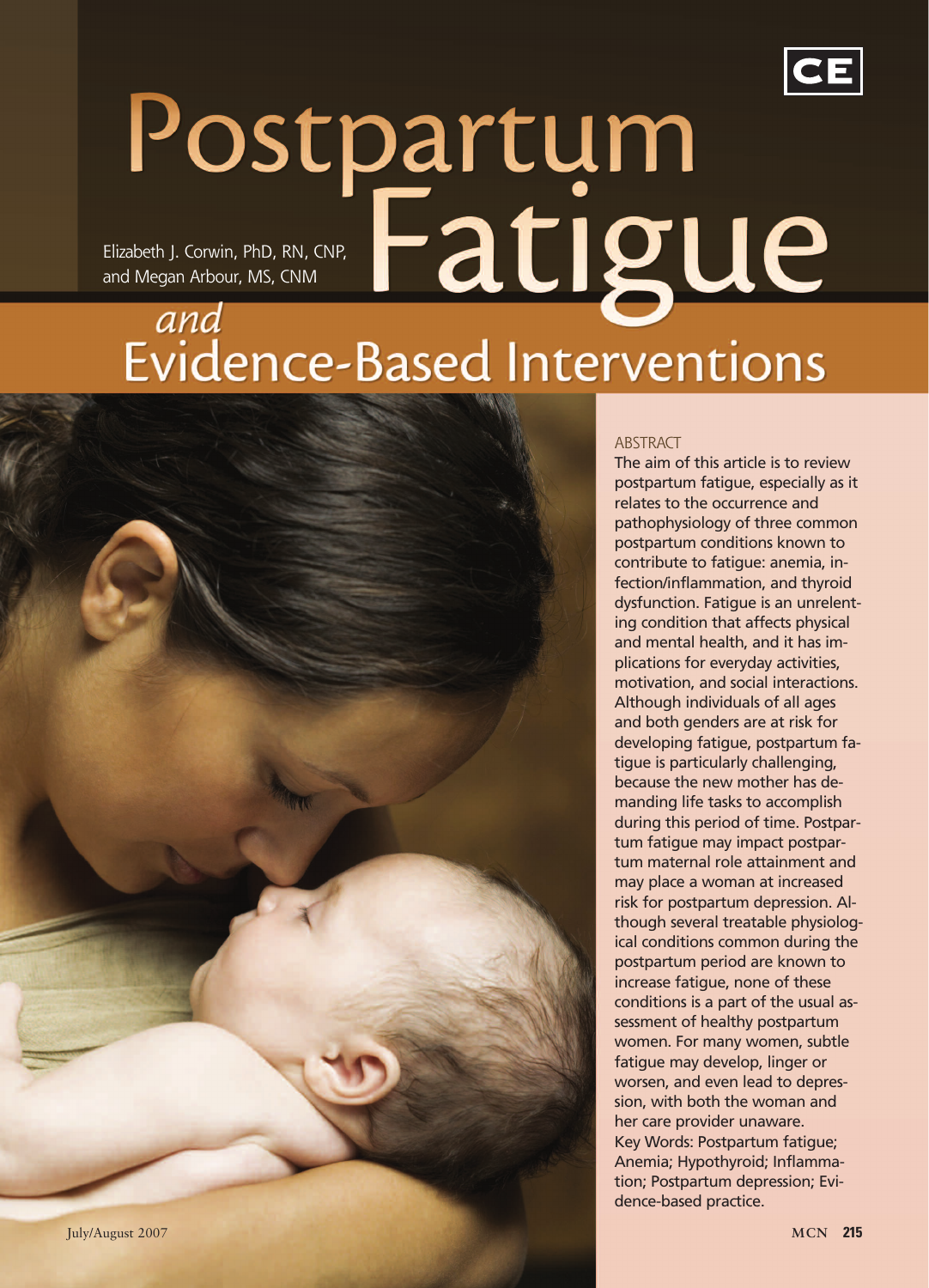**P e** ostpartum fatigue is a debilitating condition that may<br>
have an impact on a new mother's ability to care for<br>
her child (Troy, 2003). It also may delay a woman's re-<br>
turn to functional status in the areas of house ostpartum fatigue is a debilitating condition that may have an impact on a new mother's ability to care for her child (Troy, 2003). It also may delay a woman's reemployment, and self-care responsibilities (Troy, 2003; Mc-Queen & Mander, 2003) and increase her risk of postpartum depression (PPD) (Corwin, Brownstead, Barton, Heckard, & Morin, 2005). Although fatigue likely exists on a continuum, the percentage of women who identify fatigue as a significant symptom is estimated to increase from 20% preconceptionally to 50% to 64% among women immediately postpartum (Lee & Zaffke, 1999). In one of the first studies about this topic, Affonso, Lovett, Paul, and Sheptak (1990) reported that nearly 70% of the women in their study acknowledged elevated fatigue 1 to 2 weeks postpartum compared to nonpregnant women, with 40% continuing to report elevated levels 12 weeks later. For many women, lingering fatigue is a serious problem. In one study, among a sample of 436 mothers, 44% rated postpartum fa-

tigue as their second most frequent complaint (to breast problems) at 1 month postpartum; at 3 and 6 months postpartum, fatigue was the third most frequent complaint (after respiratory and sexual problems) (Gjerdingen, Froberg, Chaloner, & McGovern, 1993).

### Three Common Contributors to Postpartum Fatigue

Postpartum fatigue is often seen as an inevitable consequence of the transition to motherhood. Although it is true that situa-

tional factors, such as 24-hour infant care and caring for other children in the home, may contribute to fatigue (McQueen & Mander, 2003), physical conditions that increase postpartum fatigue also exist. These conditions include anemia, infection/inflammation, and thyroid dysfunction, all of which are amenable to evidence-based interventions.

#### **Anemia**

Anemia is defined as a hemoglobin (Hb) concentration less than the established cutoff delineated by the World Health Organization (WHO) for a particular population. The latest WHO report on anemia in pregnancy (WHO, 1992) estimates that 43% of nonpregnant women of reproductive age in developing countries, and 12% in industrialized countries, are anemic; these estimates rise to 56% and 18%, respectively, by the third trimester of pregnancy. After childbirth, Hb levels fall slightly during the first 24 hours because of blood loss and then rise over the next 2 to 5 days. Hb should return to the normal nonpregnant range by 7 days (Milman, 2006).

Iron deficiency anemia is common during pregnancy and the postpartum period, especially in young and lowincome women, and is linked to postpartum fatigue and poor health outcome.

In Western countries, the most common cause of anemia during pregnancy and the postpartum period is iron deficiency. Daily iron demand increases nearly 10-fold from the start of a pregnancy to term (Milman, 2006). However, less than 25% of women start their pregnancies with iron stores sufficient to meet requirements, and only 5% increase their iron intake sufficiently during pregnancy to make up that difference (Milman, 2006). This means that even with iron supplementation, by term a large number of pregnant women are iron depleted, if not frankly anemic. Full compliance with iron recommendations during pregnancy is rare, with less than 30% of women fully compliant and an equal percentage denying any iron supplementation during pregnancy (Nordeng, Eskild, Nesheim, Aursnes, & Jacobsen, 2003).

During the postpartum period, iron deficiency continues or worsens for a significant percentage of women. Milman, Bergholt, Keld-Erik, Eriksen, and Graudal (1999) found that 8 weeks after an uncomplicated deliv-

> ery, 16% of women not receiving supplemental iron during pregnancy were iron deficient, and 12% had frank iron deficiency anemia. Of women who used iron supplementation consistently during pregnancy (66 mg daily), 3% were iron deficient and 1.6% were anemic. In a study of low-income women, Bodnar, Cogswell, and Scanlon (2002) reported postpartum iron deficiency prevalence rates of 12.7%, 12.4%, and 7.8% at 0 to 6, 7 to 12, and 13 to 24 months postpartum, respectively. Postpartum women in the

lowest income group (poverty index ratio <130%) were four times more likely to be anemic at 0 to 6 months and three times more likely to be anemic at 6 to 12 months postpartum, compared to more affluent women.

Iron deficiency anemia is linked to postpartum fatigue and other poor health outcomes. In one study, women with low Hb levels (<12 g/dL) at 3 months postpartum were more likely to have postpartum fatigue (Lee & Zaffke, 1999). Besides fatigue, anemia is associated with irritability, apathy, and an inability to concentrate. Interestingly, Beck and Indman (2005) identified each of these factors as common presentations of PPD. Treatment of iron deficiency anemia in the postpartum period is straightforward but first requires diagnosis. Currently, the Centers for Disease Control and Prevention (CDC, 1998) recommend anemia screening at 4 to 6 weeks postpartum only for women who were diagnosed as anemic in the third trimester, who had experienced excessive blood loss during delivery, or whose pregnancies had resulted in a multiple birth. Other women are generally not tested for anemia after discharge unless they are symptomatic. Symptoms of iron deficiency anemia, however, are of-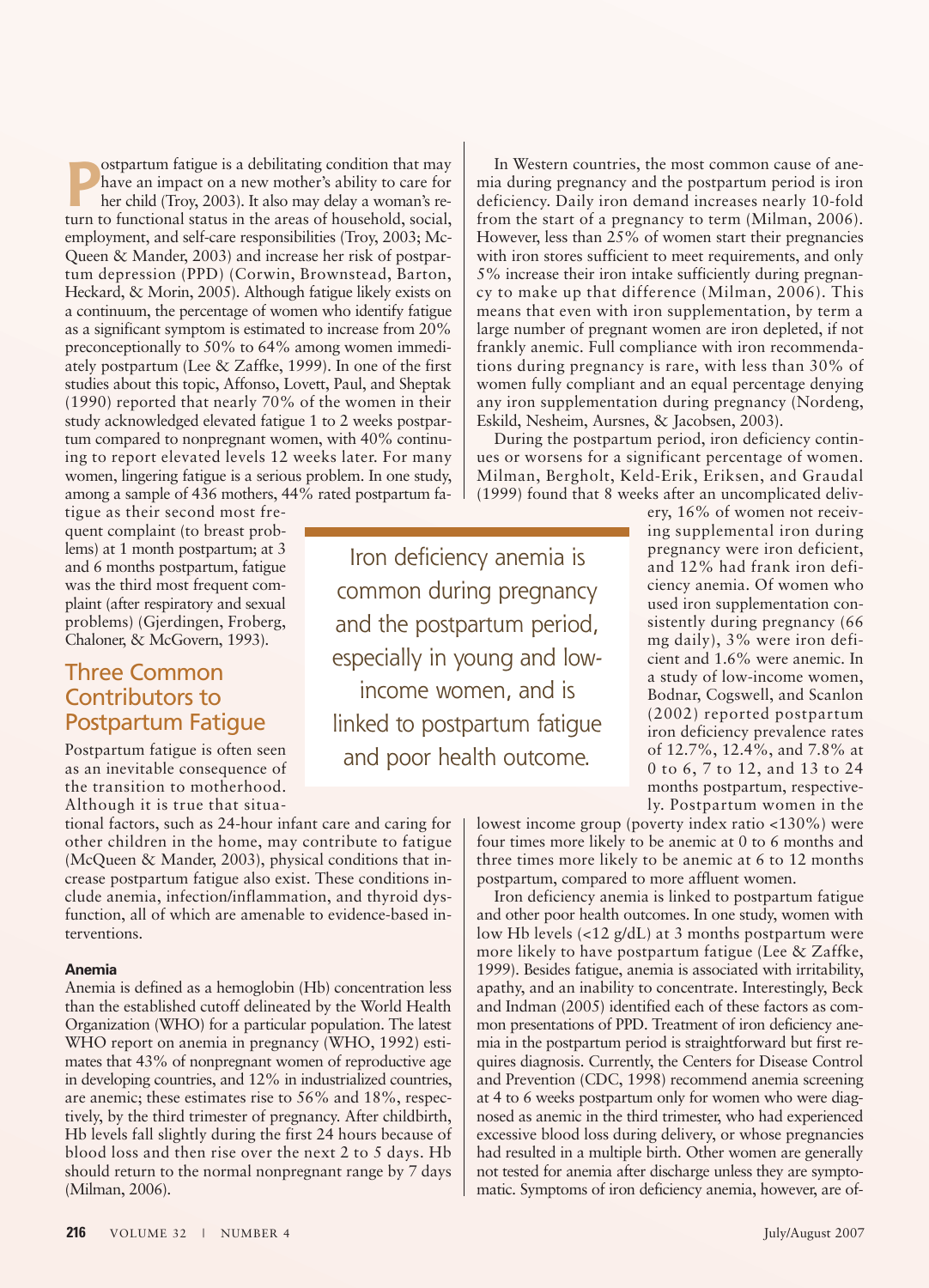# Postpartum infection and postpartum thyroid deficiency may go undetected and contribute to lingering fatigue.

ten subtle, especially if the anemia has developed over a prolonged period. Even women who suffer excessive blood loss during or after delivery and are known to be severely anemic (Hb <9 mg/L), are typically sent home only with instructions to take iron. In a search of standard postpartum guidelines, we were unable to identify anticipatory guidance recommendations regarding the high level of fatigue these women should expect to experience (CDC, 1998).

#### *Evidence-Based Intervention for Anemia*

A clear, evidence-based intervention would be to identify, via a nurse-initiated telephone call, women who—when asked—report that they are experiencing a high level of postpartum fatigue. In our previous work, we have identified a score of >6 on a well-validated postpartum fatigue screening tool, the Modified Fatigue Symptom Checklist (Pugh, Milligan, Parks, Lenz, & Kitzman, 1999), administered on day 14 postpartum as above the normal range and indicative of severe postpartum fatigue (Corwin et al., 2005). Using this or a different tool or simply asking questions, screening for significant fatigue could be accomplished in a few minutes. Any woman who complains of severe fatigue at 2 weeks postpartum should be scheduled for an appointment, at which time she should be screened for anemia by obtaining (at a minimum) a test of Hb concentration or hematocrit. If the woman is not otherwise ill, a low Hb or hematocrit would allow for a presumptive diagnosis of iron deficiency anemia, and treatment could be initiated. All other postpartum women could be tested in the same manner for anemia at the 6-week postpartum visit. Treatment for anyone found to be anemic should include dietary advice regarding increased consumption of foods rich in iron, iron therapy, and anticipatory guidance regarding managing fatigue. Iron therapy involves iron administered orally at a dose between 60 and 120 mg/day (in divided doses) for at least 6 months (CDC, 1998). Follow-up laboratory analyses are required to evaluate treatment success. An increase in reticulocytes should be detectible within 7 to 10 days after initiation of oral iron therapy. Hb levels should begin to rise within 3 days, showing a maximum response by 4 weeks. An increase in Hb concentration of  $>1$  g/dL or in hematocrit of >3% at 4 weeks confirms the diagnosis of iron deficiency anemia. With treatment, postpartum iron deficiency anemia should resolve within 12 weeks. Women who do not respond to iron therapy by 4 weeks should be evaluated for other causes of anemia.

#### **Infection/Inflammation**

Postpartum infection includes infections that occur in the first days after delivery (e.g., postpartum endometritis) and infections that may develop weeks after delivery (e.g., infectious mastitis). As with most infections, postpartum infections activate the immune system, resulting in inflammation and the production of proinflammatory cytokines. The exact incidence of postpartum infection is difficult to ascertain because most infections occur after hospital discharge. In one large study that included screening ambulatory medical records, emergency room reports, and pharmacy records of more than 2,800 women within 1 month of giving birth, the postpartum infection rate was 6%, with rates varying from 5.5% after vaginal delivery to 7.4% after cesarean section (Yokoe et al., 2001). The most common types of postpartum infection are endometritis, urinary tract infection, and mastitis (Yokoe et al., 2001). Other common sites include the vagina, vulva, perineum, and cervix. Obstetrical history regarding type of delivery, length of labor after rupture of membranes, internal fetal monitoring, manual removal of the placenta, catheterization during labor, and breastfeeding highlights women at greatest risk. Risk of infection is also increased for women with diabetes, HIV, or other immune deficiencies (Lehtovirta et al., 2005) and for obese women (Usha Kiran, Hemmadi, Bethel, & Evans, 2005). Infection can be diagnosed based on physical findings, including fever, foulsmelling vaginal discharge, pain on urination, and tenderness of uterus, abdomen, or breasts. Laboratory screenings include wound, cervical, breast milk, and urinary cultures.

Proinflammatory cytokines drive and mediate the immune response and are known to cause systemic symptoms, including fatigue. Although endometritis and mastitis often present with other more severe symptoms, including fever and pain, some infections (including urinary tract infection [UTI] and subclinical mastitis) may present with fatigue as the primary complaint in postpartum women. Postpartum women are susceptible to UTI for several months because of persistent postpartum ureteral dilation and vesicoureteral reflux. Likewise, mastitis may develop at any time in a woman who is breastfeeding.

Currently, there are no studies correlating either subclinical or frank infection and postpartum fatigue. Groer et al. (2005) did identify a relationship between postpartum fatigue and self-report of respiratory infection, although participants' report of infection was not objectively confirmed. Common sites for postpartum infection, such as the breasts, uterus, vagina, vulva, perineum, or cervix, were not specifically addressed by the researchers. Focusing on inflammation and fatigue in the postpartum period, however, previous work from our laboratory found that postpartum fatigue was positively correlated with increased urinary interleukin-1 beta in healthy women (Corwin, Bozoky, Pugh, & Johnston, 2003). In this study, none of the women were known or suspected to be suffering from an infection, however, and no cultures were performed.

#### *Evidence-Based Intervention for Infection/Inflammation* Given the frequent occurrence of infection in the postpartum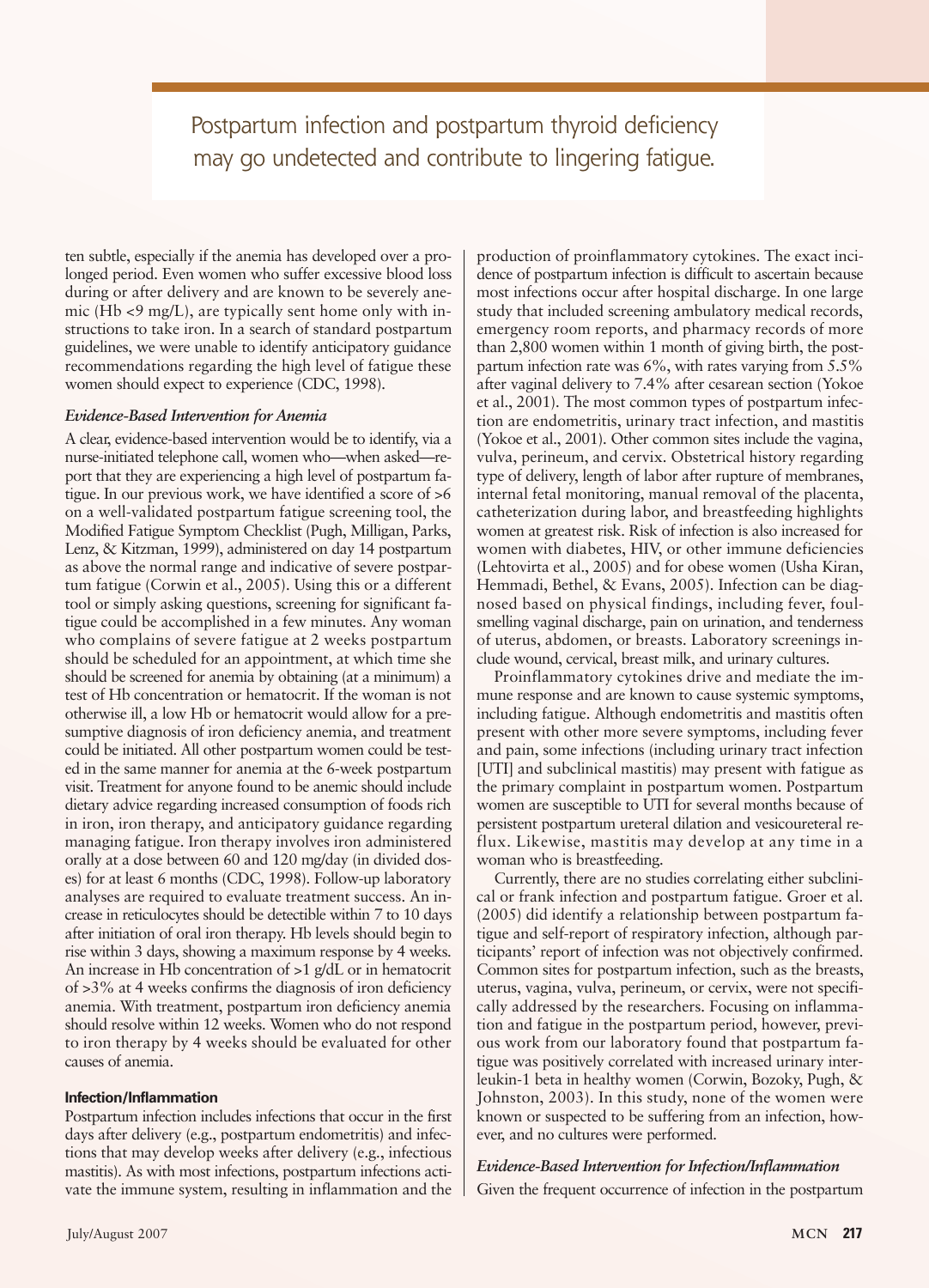period and the established association between infection, inflammation, and fatigue, a second evidenced-based intervention to reduce postpartum fatigue would be to evaluate all women for infection at the 6-week postpartum visit. This assessment should be done with the caveat that two groups of women should be screened earlier than 6 weeks: women at high risk for postpartum infection because of obstetrical or other factors and any woman scoring as significantly fatigued over the phone at 2 weeks postpartum. In addition to obtaining an accurate history and completing a focused physical exam at the 6-week visit, obtaining a urine culture and complete blood count with differential may identify women with infection. Anticipatory guidance for all women after childbirth that alerts them to subtle symptoms of infection (including symptoms that may develop months later) is another important intervention. Treatment would include the appropriate antibiotic therapy and a follow-up appointment to test for cure. Certain antibiotics, including the sulfonamides and quinolones, should be avoided in women breastfeeding their infants. Antibiotic prophylaxis for all women after cesarean section is recommended (Smaill & Hofmeyr, 2002).

#### **Thyroid Dysfunction**

The thyroid gland produces the hormones thyroxine (T4) and tri-iodothyronine (T3) in response to thyroid-stimulating hormone (TSH) released from the anterior pituitary gland. TSH in turn, is produced in response to stimulation by the hypothalamic hormone, thyrotropin releasing hormone (TRH), which is itself secreted in response to multiple metabolic signals. In healthy individuals, negative feedback among all thyroid hormones ensures that serum levels of TRH, TSH, T3, and T4 remain within a narrow range. Women with clinical hypothyroidism demonstrate elevated serum TSH levels in conjunction with reduced T4 (and to a lesser extent, T3); patients with subclinical hypothyroidism demonstrate elevated TSH levels in conjunction with normal levels of T4 (American Association of Clinical Endocrinologists [AACE], 2002). Total or free T3 levels are not considered diagnostic for hypothyroidism.

Most women without pre-existing hypothyroidism remain euthyroid during pregnancy, although de novo development of hypothyroidism during pregnancy does occur at an incidence rate of approximately 2.5% (Lazarus, 2003). After giving birth, between 1.1% and 16.7% (mean prevalence 7.5%) of previously well women develop a condition called postpartum thyroiditis (PPT). Classic PPT is a subclinical condition characterized by the transient occurrence of hyperthyroidism, followed by hypothyroidism beginning (on average) at 19 weeks postpartum and resolving by 1 year (Stagnaro-Green, 2004). This pattern of hyperthyroidism followed by hypothyroidism and then recovery is not universal, however. In a longitudinal study of 640 women, Lucas et al. (2005) found that among the 7.8% who developed PPT, 42% experienced only hypothyroidism without preceding hyperthyroidism. Of those women, 56% ultimately de-

veloped persistent hypothyroidism over the next several years  $(8.1 \pm 2.2)$ .

Risk factors for PPT include diabetes mellitus, a personal or family history of autoimmune disease, and a history of thyroid disease or goiter. Women positive for antithyroid peroxidase antibodies (antiTPOAb), a standard prenatal screening assay run early in gestation, are at an especially high risk (Lazarus, 2003). Most women with PPT, however, have no identifiable risk factors.

#### *Evidence-Based Intervention for Thyroid Dysfunction*

Clinical diagnosis of hypothyroidism in postpartum women is difficult because many of the symptoms—including fatigue and depressed mood—are nonspecific during this time. Although measuring thyroid hormone levels is not generally recommended for all postpartum women, women who are known to be at high risk or suffering symptoms, including depression or severe fatigue, may benefit from screening. Especially likely to be undiagnosed without screening are women who suffer from subclinical hypothyroidism and whose symptoms, including fatigue, may be mild although still significant compared to euthyroid persons. In the Colorado Thyroid Disease Prevalence Study, significant symptoms were reported by nearly 30% of women with untreated subclinical hypothyroidism, with 18% of the respondents specifically identifying fatigue as a significant complaint (Canaris, Manowitz, Mayor, Ridgway, & Chester, 2000). Again, a telephone call at 2 weeks postpartum for self-report of fatigue may identify women who need to be evaluated for early-onset hypothyroidism; at each subsequent appointment, fatigue should be re-evaluated.

To differentiate between relatively common symptoms of the postpartum period and hypothyroidism, the AACE and others recommend asking postpartum women about symptoms more specifically associated with hypothyroidism (but not the postpartum period), such as dry skin, aches and pains, hoarseness, goiter, fluid retention, forgetfulness, and constipation (AACE, 2002). Screening tests recommended for postpartum women include a sensitive measurement of TSH level, free or total T4 level, and antiTPOAbs. The AACE also recommended that the diagnosis of clinical or subclinical hypothyroidism be considered and assessed in all patients with depression. Currently, there are no studies available that correlate the development of postpartum hypothyroidism with postpartum fatigue.

Women who are diagnosed with overt hypothyroidism are treated with a high-quality levothyroxine. Although management for each woman should be individualized, the usual mean replacement dose is 1.6 mg/kg/day. Women should be reassessed after an interval of at least 6 weeks and treatment titrated as necessary. Treatment of subclinical hypothyroidism is controversial, with reports identifying and denying clear benefits (Chu & Crapo, 2002). None of the studies on the effectiveness of treating subclinical hypothyroidism have been conducted on post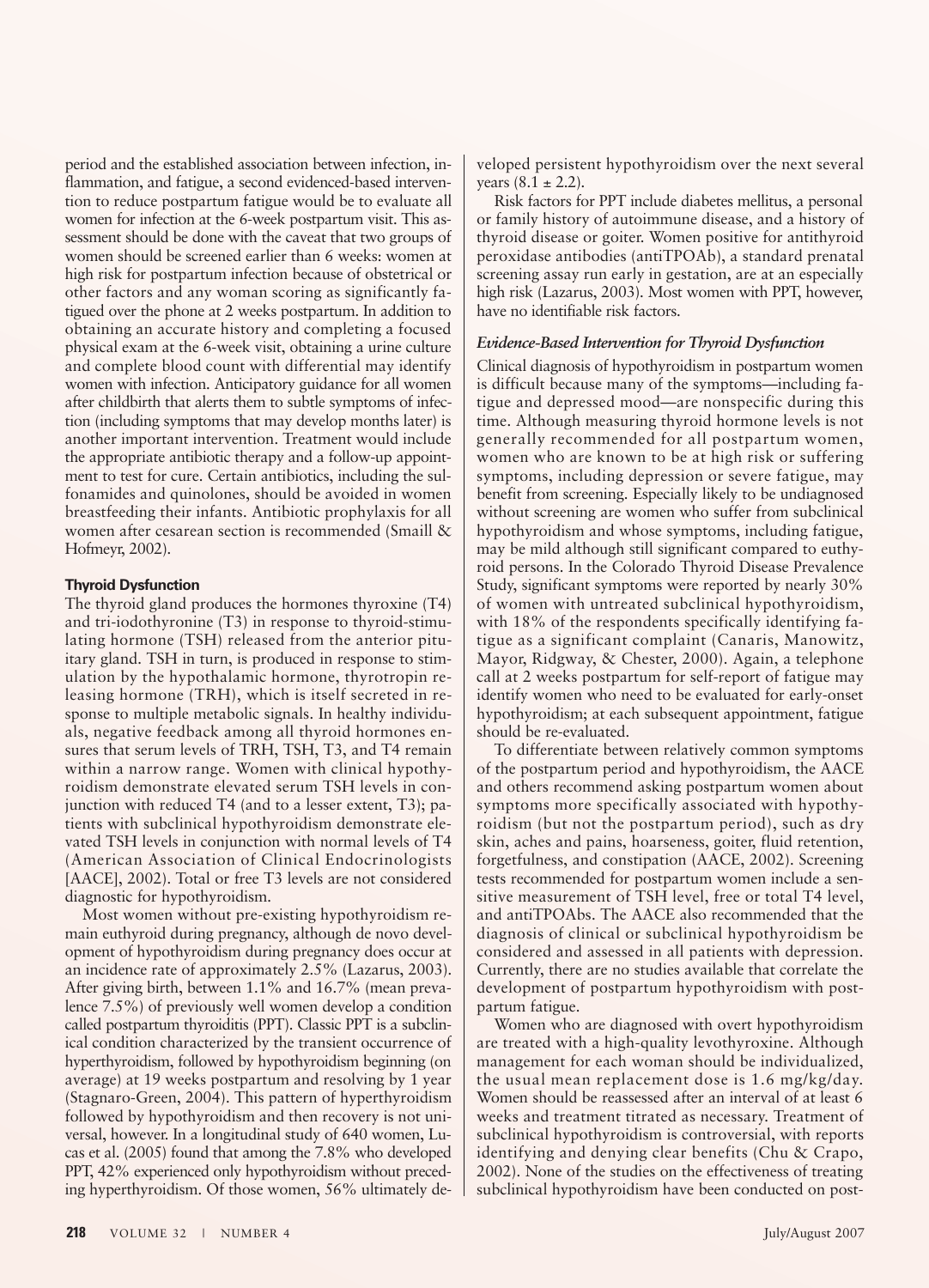partum women, however, for whom fatigue might be a more disabling and distressing symptom than for others.

### Interactive Effects of Physiological Factors on Postpartum Fatigue

Each of these physiological factors commonly identified as contributing to fatigue—anemia, infection, and thyroid dysfunction—may occur together in the postpartum period and may even synergize. For example, it is known that the inflammatory response can lead to iron deficiency, an occurrence believed to be an evolutionary response that serves to deny bacteria and other microbes access to the high iron levels required for their survival (Weiss, 2005). At the same time, anemia may reduce immune function and increase the risk of infection (CDC, 1998). Likewise, most causes of hypothyroidism, including PPT, are autoimmune in nature, driven by a proinflammatory cytokine immune response. Finally, iron deficiency anemia is associated with lower circulating levels of thyroid hormone, perhaps a result of diminished functioning of the iron-dependent enzyme thyroid peroxidase (TPO) required for the incorporation of iodide into the thyroglobulin molecule (Zimmermann & Kohrle, 2002). Thus, these three conditions have the potential to coexist and augment a woman's fatigue. To date, no studies have looked at any synergistic effects of these conditions in postpartum women.

### Linking Postpartum Fatigue and PPD

We and others have suggested that postpartum fatigue is a significant risk factor for PPD (Troy, 2003; Corwin et al., 2005). Moreover, each of the conditions discussed in this article as a potential contributor to fatigue in postpartum women has been linked on its own to the development of PPD. For example, as part of a larger study, we identified postpartum anemia as a significant risk in the development of depression (Corwin, Murray-Kolb, & Beard, 2003). Other studies on the relationship of postpartum anemia and depression have produced mixed results, indicating that more research is required. No studies are available to indicate that women with postpartum infections are at increased risk of developing depression. A limited number of studies, however, link the presence of elevated proinflammatory mediators and PPD (Maes et al., 2000).

The evidence regarding dysfunctional thyroid function postpartum and PPD is also limited. Although postpartum hypothyroidism may contribute to depression, most women with PPD have normal thyroid hormone levels. A study by Lucus, Pizarro, Grenada, Salinas, and Sanmarti (2001) reported results from a sample of 641 women, 11% of whom developed postpartum thyroid dysfunction—defined as overt or subclinical hyperthyroidism—between 1 and 3 months postpartum and/or overt or subclinical hypothyroidism between 3 and 6 months postpartum. In this study, none of the women developed PPD, although the authors did not identify rates of depression in women suffering hypothyroidism alone.



# **Suggested Clinical Implications**

Nurses should consider implementing the following interventions:

- Placing a "red flag" in a woman's prenatal record if she is known in advance to be especially susceptible to conditions associated with postpartum fatigue.
- Encouraging any woman with a particular risk to return for a 2-week postpartum visit for appropriate screening for anemia, infection/inflammation, and thyroid dysfunction.
- Screening all other women for severe fatigue via a 2 week postpartum nurse-initiated telephone call, using the Modified Fatigue Symptom Checklist.
- Asking women about their fatigue.
- Treating anyone found to be anemic with dietary advice, iron therapy, and anticipatory guidance regarding managing fatigue.
- Evaluating all women for infection at the 6-week postpartum visit and evaluating women with fatigue earlier.
- Evaluating thyroid function in women who are at high risk for depression or fatigue.

# Clinical Practice Implications

Postpartum anemia, infection/inflammation, and altered thyroid function are decidedly amenable to evidenced-based interventions, provided they are first diagnosed. Healthcare providers, including clinic and office nurses, nurse practitioners, and midwives, are in a position to (a) place a "red flag" in a woman's prenatal record if she is known in advance to be especially susceptible to any of these conditions based on previous medical history, (b) review those red flags